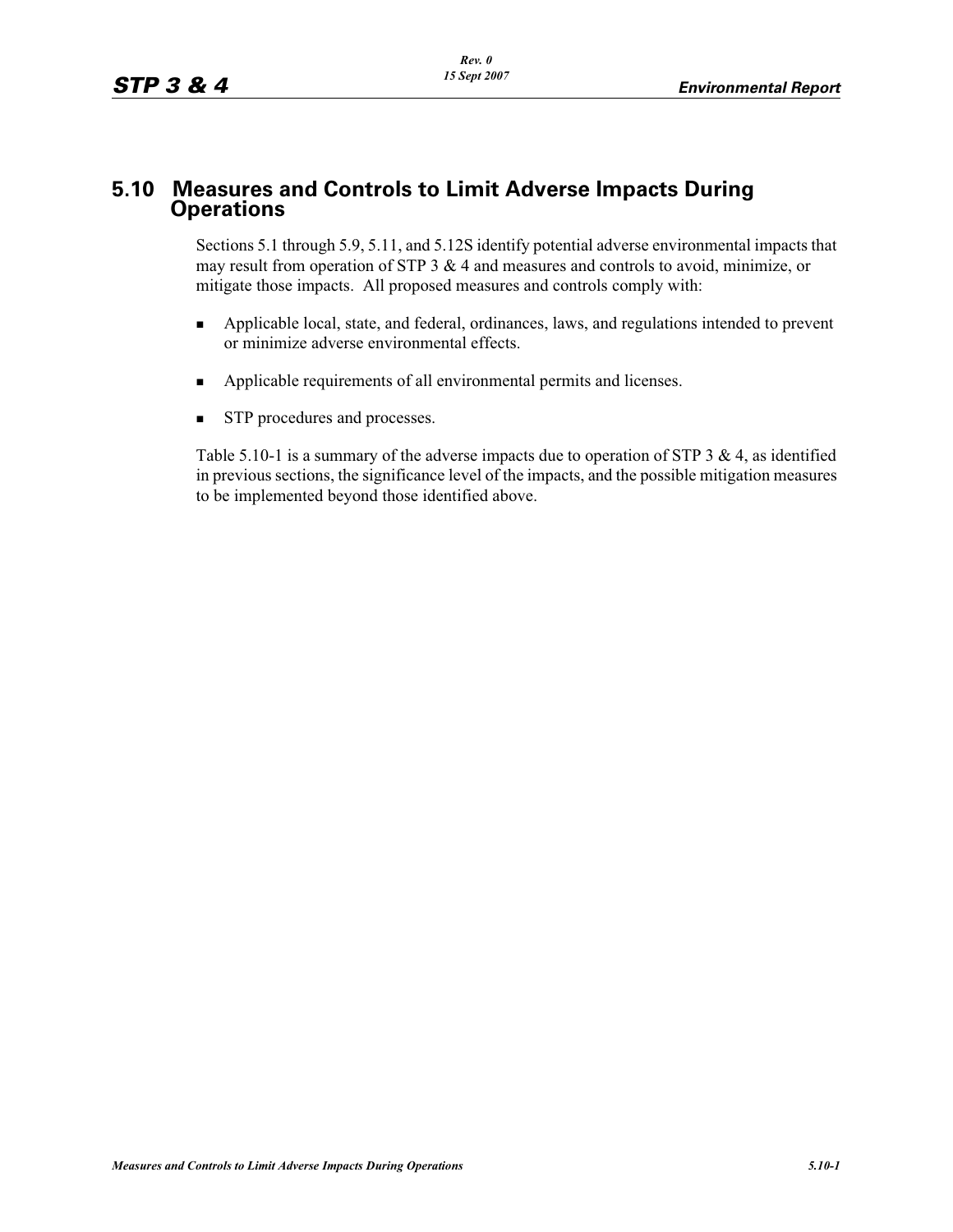|                                                        | (၂<br>Table 5.10-1                                                                                                                                                                                                                     |                                          | ummary of Potentially Adverse Impacts of Operation                                                                                                                                                                                                                                                                                                                                                                                                                                                                                                                            |
|--------------------------------------------------------|----------------------------------------------------------------------------------------------------------------------------------------------------------------------------------------------------------------------------------------|------------------------------------------|-------------------------------------------------------------------------------------------------------------------------------------------------------------------------------------------------------------------------------------------------------------------------------------------------------------------------------------------------------------------------------------------------------------------------------------------------------------------------------------------------------------------------------------------------------------------------------|
| Impact                                                 | Description of Potential Impact                                                                                                                                                                                                        | Significance<br>Potential<br>Impact<br>Ξ | <b>Planned Control Program</b>                                                                                                                                                                                                                                                                                                                                                                                                                                                                                                                                                |
| 5.1 Land-Use Impacts                                   |                                                                                                                                                                                                                                        |                                          |                                                                                                                                                                                                                                                                                                                                                                                                                                                                                                                                                                               |
| 5.1.1 The Site<br>and Vicinity                         | permanently dedicated to the plant until<br>will be<br>Approximately 90 acres of land<br>decommissioning. [2]                                                                                                                          | ഗ                                        | There are no practical measures of mitigation for this impact.                                                                                                                                                                                                                                                                                                                                                                                                                                                                                                                |
|                                                        | Salt deposition affects to vegetation potentially<br>impacting land use in the surrounding area                                                                                                                                        | ഗ                                        | pounds per acre per month, which is the NUREG-1555 threshold<br>Spring season. Salt deposition in all areas greater than 660 feet<br>to 660 feet from the centerline of the cooling towers, is predicted<br>Salt deposition in the immediate vicinity of the cooling tower, out<br>to have a maximum of 31 pounds per acre per month during the<br>Cooling tower and heat dissipation system will<br>be monitored for operate under rules and regulations governing<br>from the centerline of both the cooling towers will be below 8.9<br>for leaf damage.<br>these systems. |
|                                                        | Offsite land use impacts attributed to operations<br>development for commercial and residential<br>workforce population growth. Increase in<br>purposes. [2]                                                                           | N-S                                      | disseminate project information so they have the opportunity to<br>Maintain communication with local and regional government to<br>plan accordingly.                                                                                                                                                                                                                                                                                                                                                                                                                          |
|                                                        | olid waste<br>sult in an<br>Operation of new units would re<br>increase in the total volume of s<br>generated at the STP site.[2]                                                                                                      | S                                        | All federal, Texas, and local requirements and standards would<br>disposal of the solid waste at licensed facilities. STPNOC has<br>recycling and waste minimization programs currently in place.<br>be met regarding handling, transportation, and offsite land                                                                                                                                                                                                                                                                                                              |
| Corridors and<br>Transmission<br>Offsite Area<br>5.1.2 | e disposed of in<br>radiological wastes that would be generated at<br>and non-<br>osal of<br>Impacts to offsite land from disp<br>radiological (low and high level)<br>STP 3 & 4. The wastes would<br>offsite disposal facilities. [2] | ഗ                                        | waste would be a permitted waste disposal facility with a land use<br>designated for such activities. For high level wastes. Disposal<br>Disposal area(s) for non-radiological and low level radiological<br>disposal facility is constructed. At that time, the storage area<br>guidelines until such time an NRC-licensed high-level waste<br>area would be operated under appropriate regulations and<br>could be restored for other uses.                                                                                                                                 |

*STP 3 & 4 Environmental Report*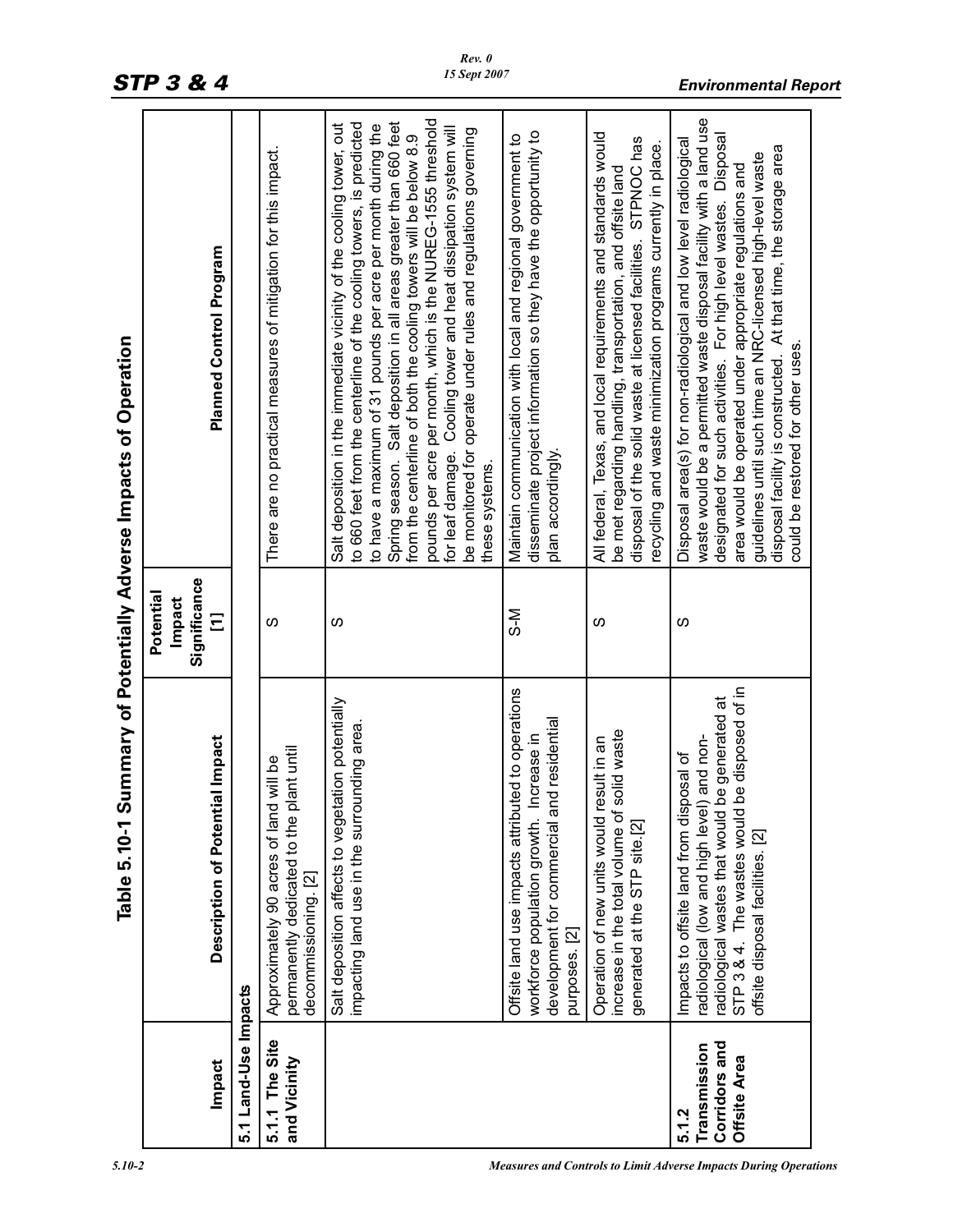|                                                                                | Table 5.10-1 Summary of Potentially Adverse Impacts of Operation (Continued)                                                                                                                                                                                                                                                                                                                                                                                                                                                      |                                          |                                                                                                                                                                                                                                                                                                                                                                                                                                                                                                                                  |
|--------------------------------------------------------------------------------|-----------------------------------------------------------------------------------------------------------------------------------------------------------------------------------------------------------------------------------------------------------------------------------------------------------------------------------------------------------------------------------------------------------------------------------------------------------------------------------------------------------------------------------|------------------------------------------|----------------------------------------------------------------------------------------------------------------------------------------------------------------------------------------------------------------------------------------------------------------------------------------------------------------------------------------------------------------------------------------------------------------------------------------------------------------------------------------------------------------------------------|
| Impact                                                                         | al Impact<br>Description of Potenti                                                                                                                                                                                                                                                                                                                                                                                                                                                                                               | Significance<br>Potential<br>Impact<br>Ξ | <b>Planned Control Program</b>                                                                                                                                                                                                                                                                                                                                                                                                                                                                                                   |
| 5.1.3 Historic<br>Properties                                                   | Potential impacts to historic resources due to<br>operation of project                                                                                                                                                                                                                                                                                                                                                                                                                                                            | ≨                                        | historic properties. Since no additional corridors are required for<br>Texas Historic Commission concurs that ongoing operations and<br>STP 3 & 4, there should also be no effect on historic properties.<br>maintenance activities of STP 1 & 2 would have no effect on                                                                                                                                                                                                                                                         |
| Water-Related Impacts<br>5.2                                                   |                                                                                                                                                                                                                                                                                                                                                                                                                                                                                                                                   |                                          |                                                                                                                                                                                                                                                                                                                                                                                                                                                                                                                                  |
| and Plant Water<br><b>Alternations</b><br>Hydrologic<br><b>Supply</b><br>5.2.1 | Potential hydrologic impacts from the withdrawal<br>five existing and<br>from the Chicot Aquifer. Makeup water for the<br>draft cooling<br>proposed groundwater wells. [2]<br>towers) would be pumped from<br>ultimate heat sink (mechanical                                                                                                                                                                                                                                                                                      | ഗ                                        | Conduct groundwater monitoring as required by groundwater use<br>for an increase in the site's current groundwater permit from 3000<br>STPNOC will apply to Coastal Plains Groundwater Conservation<br>permitted limit with the remainder of the water requirements met<br>Withdrawal groundwater from the deep confined Chicot aquifer,<br>acre-feet per year to 3500 acre-feet per year up to the current<br>limiting impacts to those local wells in the deep aquifer<br>by water from the main cooling reservoir.<br>permit. |
| 5.2.2 Water-Use<br>Impacts                                                     | the main cooling<br>reservoir. Water would be withdrawn from the<br>Colorado River and added to the main cooling<br>reservoir to replace water lost to evaporation,<br>the Colorado<br>at the rate of<br>44,779 gpm during maximum operations, as<br>seepage, blowdown from the main cooling<br>42,604 gpm during normal operations and<br>reservoir, and as needed as the result of<br>contained in the current permit. [2]<br>Potential hydrologic impacts to<br>River from pumping of water to<br>maximum operating conditions | S                                        | No mitigation would be required                                                                                                                                                                                                                                                                                                                                                                                                                                                                                                  |
|                                                                                |                                                                                                                                                                                                                                                                                                                                                                                                                                                                                                                                   |                                          |                                                                                                                                                                                                                                                                                                                                                                                                                                                                                                                                  |

*Rev. 0 15 Sept 2007*

*Measures and Controls to Limit Adverse Impacts During Operations 5.10-3*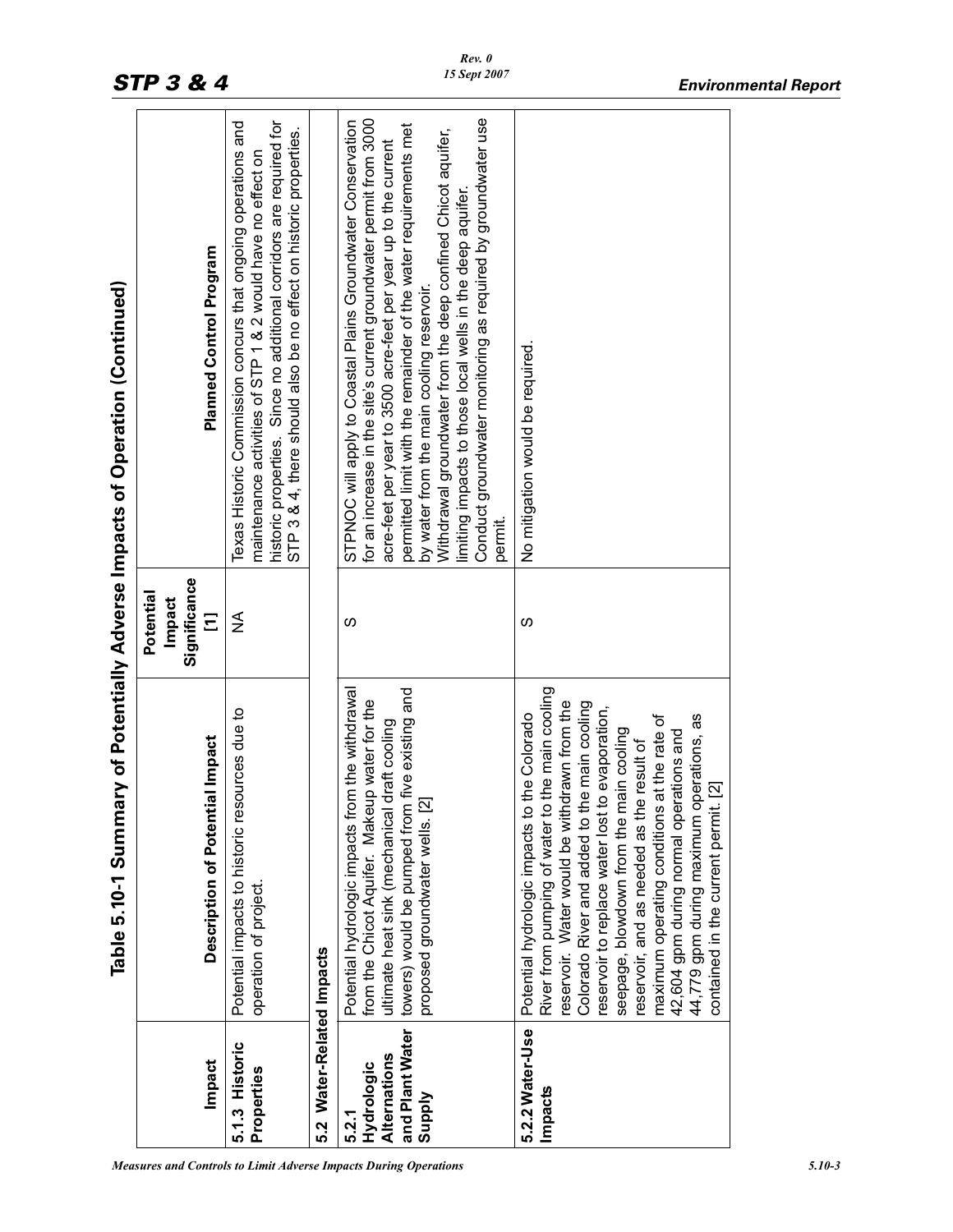|                                     | Table 5.10-1 Summ                                                                                                                                                                                                                                                                                                                                                                       |                                          | ary of Potentially Adverse Impacts of Operation (Continued)                                                                                                                                                                                                                                                                                                                                                                                                                                                                                                |
|-------------------------------------|-----------------------------------------------------------------------------------------------------------------------------------------------------------------------------------------------------------------------------------------------------------------------------------------------------------------------------------------------------------------------------------------|------------------------------------------|------------------------------------------------------------------------------------------------------------------------------------------------------------------------------------------------------------------------------------------------------------------------------------------------------------------------------------------------------------------------------------------------------------------------------------------------------------------------------------------------------------------------------------------------------------|
| Impact                              | Description of Potential Impact                                                                                                                                                                                                                                                                                                                                                         | Significance<br>Potential<br>Impact<br>Ξ | <b>Planned Control Program</b>                                                                                                                                                                                                                                                                                                                                                                                                                                                                                                                             |
| Quality Impacts<br>5.2.3 Water      | and dilute all STP<br>Discharges to the Colorado River are anticipated<br>to be needed when water quality deteriorates in<br>Potential water quality impacts to the Colorado<br>River from discharges from the main cooling<br>the main cooling reservoir. Discharge limits<br>3 & 4 water and wastewater discharges<br>would be established by TCEQ.<br>reservoir, which would receive | N−S                                      | Obtain Texas Pollution Discharge Elimination System (TPDES)<br>permit and comply with its discharge limits and monitoring<br>requirements.                                                                                                                                                                                                                                                                                                                                                                                                                 |
| Cooling System Impact<br>5.3        |                                                                                                                                                                                                                                                                                                                                                                                         |                                          |                                                                                                                                                                                                                                                                                                                                                                                                                                                                                                                                                            |
| 5.3.1 Intake<br>System              | water intake<br>of aquatic<br>Entrainment and entrapment<br>organisms at the power plant<br>structure. [2]                                                                                                                                                                                                                                                                              | ഗ                                        | minimized by other design features: (1) the intake was oriented in<br>bypass" system. This is a pre-existing system, so no mitigation is<br>Intake structure is designed with the "Best Available Technology."<br>less, and (3) the RMPF was equipped with a fish "handling and<br>withdrawal of river water. Impingement and entrainment were<br>velocity at the traveling screens was designed to be 0.5 fps or<br>such a way as to reduce attractant flows, (2) the approach<br>The MCR is a closed cycle cooling system that minimizes<br>anticipated. |
| <b>Discharge</b><br>System<br>5.3.2 | Colorado River.<br>ncrease the frequency of blowdown from the<br>The addition of STP 3 & 4 is expected to<br>Main Cooling Reservoir to the<br>$\overline{2}$                                                                                                                                                                                                                            | <b>S</b>                                 | operated such that discharges would not be made when the river<br>flow is less than 800 cubic feet per second (cfs) and the volume<br>Also, per state water quality standards the discharges would be<br>monitoring requirements. The main cooling reservoir would be<br>would not exceed 12.5% of river flow, allowing a dilution of the<br>already diluted STP 3 & 4 cooling system effluent of at least 8.<br>Obtain TPDES permit and comply with its discharge limits and<br>95°F or less.                                                             |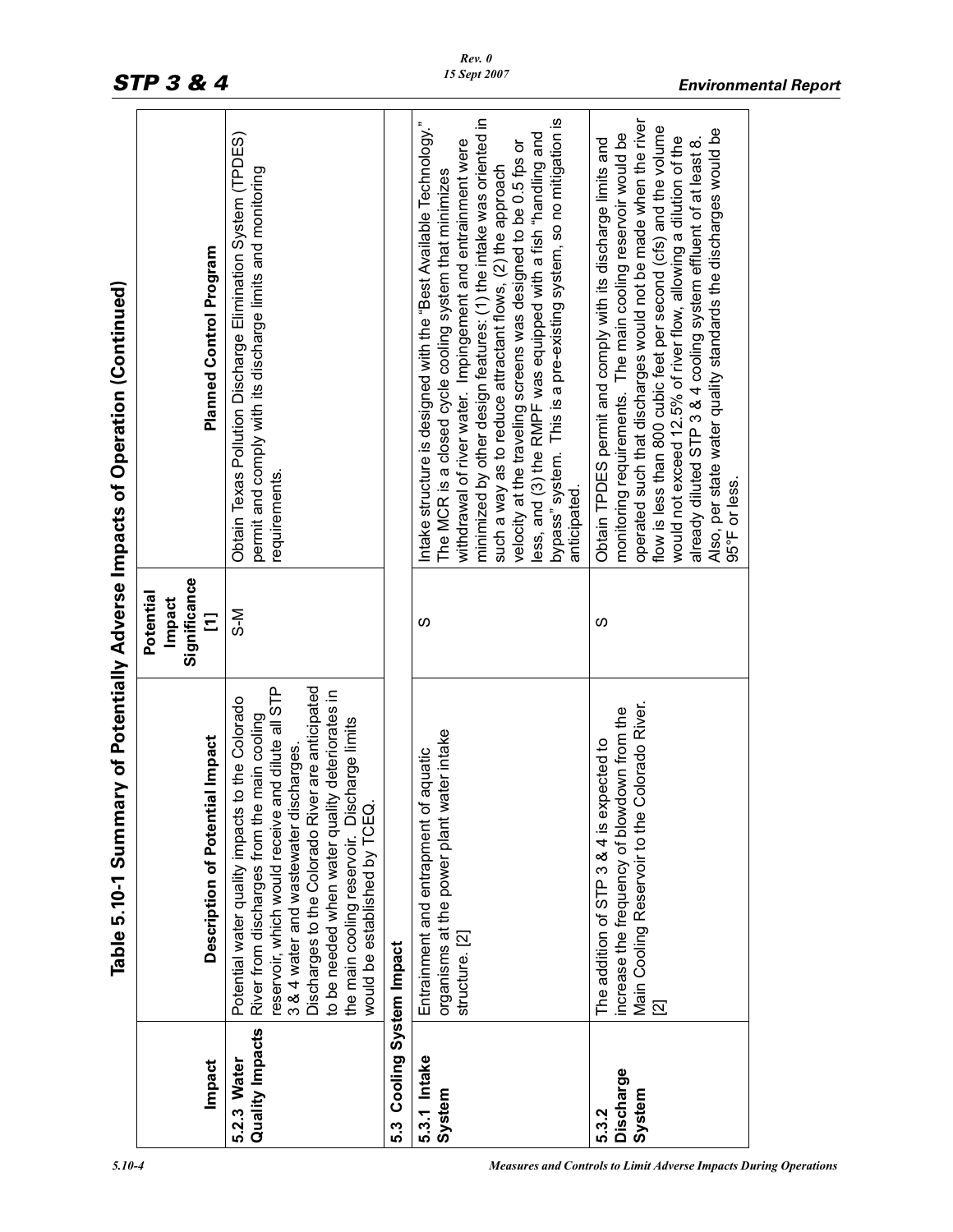|                                                     | Table 5.10-1 Summary of Potentially Adverse Impacts of Operation (Continued)                                                                                                                                                                                                                          |                                          |                                                                                                                                                                                                                                                                                                                                                                                                                 |
|-----------------------------------------------------|-------------------------------------------------------------------------------------------------------------------------------------------------------------------------------------------------------------------------------------------------------------------------------------------------------|------------------------------------------|-----------------------------------------------------------------------------------------------------------------------------------------------------------------------------------------------------------------------------------------------------------------------------------------------------------------------------------------------------------------------------------------------------------------|
| Impact                                              | Description of Potential Impact                                                                                                                                                                                                                                                                       | Significance<br>Potential<br>Impact<br>Ξ | <b>Planned Control Program</b>                                                                                                                                                                                                                                                                                                                                                                                  |
|                                                     | units' operation, such as additional cooling water<br>and storm water<br>increase as a result of the operation of the new<br>system blowdown, permitted wastewater from<br>Non-radioactive wastewater discharges will<br>runoff from new impervious surfaces. [2]<br>the new units' auxiliary system, | S                                        | Discharges would be in accordance with applicable TCEQ water<br>quality standards. STPNOC will revise the existing Storm water<br>impervious surfaces will be negligible due to Best Management<br>Pollution Prevention Plan. The impacts due to the new<br>Practices.                                                                                                                                          |
|                                                     | Impacts to the Colorado River riverbed due to<br>discharge from the main cooling reservoir.                                                                                                                                                                                                           | ഗ                                        | Discharges would be diffused to limit scouring to immediate area<br>of the discharge point.                                                                                                                                                                                                                                                                                                                     |
| 5.3.3 Heat-Discharge System                         |                                                                                                                                                                                                                                                                                                       |                                          |                                                                                                                                                                                                                                                                                                                                                                                                                 |
| Dissipation to<br>Atmosphere<br>5.3.3.1 Heat<br>the | Potential visual impacts from cooling tower<br>plumes.                                                                                                                                                                                                                                                | ഗ                                        | Operation of the STP 3 & 4 cooling towers would result in plumes<br>spread over a wide area, reducing the time that the plume would<br>that would occur in each direction of the compass and would be<br>lengths would be short and would not be long enough to reach<br>the site boundary in most directions. No mitigation would be<br>be visible from any particular location. The average plume<br>equired. |
|                                                     | and vegetation in<br>operations of the STP 3 & 4 cooling towers.<br>the area due to atmospheric effects from<br>Potential impacts to agriculture                                                                                                                                                      | ഗ                                        | outside the site boundaries (greater than 660-feet). No mitigation<br>fraction of the level needed to have visible effects on vegetation<br>Operation of the cooling towers could lead to minor shadowing,<br>humidity in the immediate vicinity, and salt deposition that is a<br>very small increase in precipitation, increases in ground-level<br>would be required.                                        |
|                                                     |                                                                                                                                                                                                                                                                                                       |                                          |                                                                                                                                                                                                                                                                                                                                                                                                                 |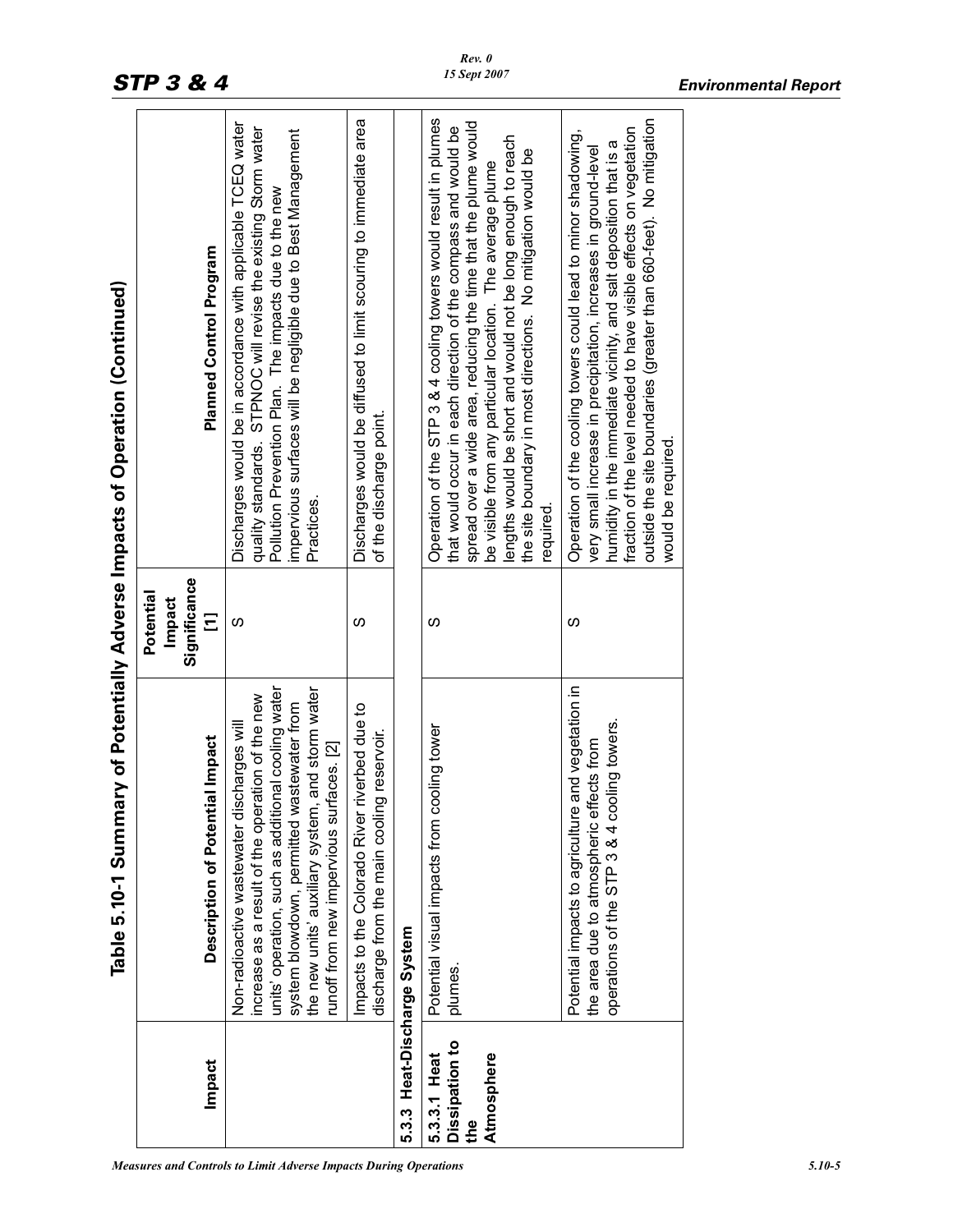|                                              | Table 5.10-1 Summary of Potentially Adverse Impacts of Operation (Continued)                                                                                                                                                                                                                        |                                          |                                                                                                                                                                                                                                                   |
|----------------------------------------------|-----------------------------------------------------------------------------------------------------------------------------------------------------------------------------------------------------------------------------------------------------------------------------------------------------|------------------------------------------|---------------------------------------------------------------------------------------------------------------------------------------------------------------------------------------------------------------------------------------------------|
| Impact                                       | <b>Description of Potential Impact</b>                                                                                                                                                                                                                                                              | Significance<br>Potential<br>Impact<br>Ξ | <b>Planned Control Program</b>                                                                                                                                                                                                                    |
| Ecosystems<br>Terrestrial<br>5.3.3.2         | boundary from salt deposition resulting from the<br>or indirectly from<br>Vegetation stress could result either directly by<br>Potential stressing of vegetation within the site<br>operation of the STP 3 & 4 cooling towers.<br>deposition of salts onto foliage<br>accumulation in the soil. [2] | ပ                                        | Salt deposition from mechanical cooling tower operation would be<br>a fraction of the level that leads to leaf damage outside of a 660-<br>feet radius from the cooling towers. Mitigation would not be<br>required.                              |
|                                              | id terrestrial biota<br>Inclusion of STP 3 & 4 in the existing cooling<br>ly impacting<br>reservoir system will lead to an increase in<br>operating water level, potentiall<br>existing shoreline vegetation ar<br>using the reservoir. [2]                                                         | w                                        | There are other foraging areas in the vicinity until recolonization.<br>Prey species will eventually recolonize along the new shoreline.<br>Further mitigation would not be required                                                              |
|                                              | Potential impacts to wildlife from noise from the<br>STP 3 & 4 cooling towers.                                                                                                                                                                                                                      | <b>S</b>                                 | immediate vicinity of the towers. No mitigation would be required.<br>Noise from cooling towers singly and cumulatively would be less<br>than the level that startles birds or small mammals beyond the                                           |
|                                              | collisions of individuals with cooling towers. [2]<br>Potential impact to avian populations from                                                                                                                                                                                                    | w                                        | Cooling towers of a low height would be used. Low height would<br>cause negligible mortality in birds.                                                                                                                                            |
| to Members of<br>5.3.4 Impacts<br>the Public | Potential impact to members of the public from<br>noise emitted by STP 3 & 4 cooling towers.                                                                                                                                                                                                        | S                                        | Noise levels 200 feet from the cooling towers are estimated to be<br>less than <60-65 dBA, a level characterized by NRC in NUREG-<br>1555 as of small significance. No mitigation would be required.                                              |
|                                              | Potential health impact to members of the public<br>thermophilic microorganisms in the main cooling<br>from contact with human disease-causing<br>reservoir.                                                                                                                                        | S                                        | No mitigation would be required since access to the main cooling<br>cooling reservoir does not promote an average temperature that<br>reservoir is restricted and design and operation of the main<br>is optimal for thermophilic microorganisms. |
| 54                                           | Radiological Impacts of Normal Operation                                                                                                                                                                                                                                                            |                                          |                                                                                                                                                                                                                                                   |
| 5.4.1 Exposure<br><b>Pathways</b>            | discharges of radioactive liquids and gases. [2]<br>Potential impacts to environment due to small                                                                                                                                                                                                   | S                                        | Monitor radiological releases as required by radiological<br>monitoring program                                                                                                                                                                   |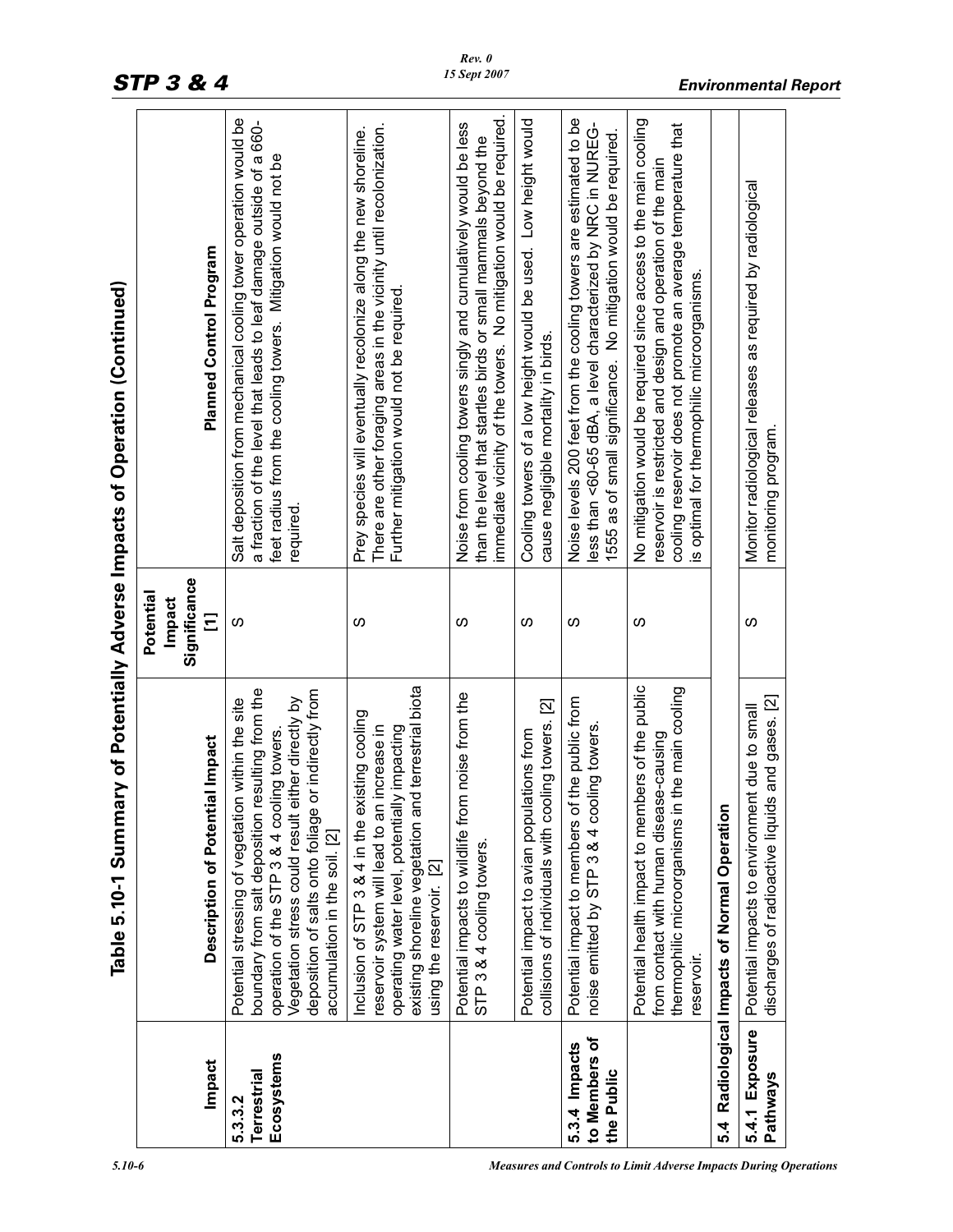|                                                                  | Table 5.10-1 Summ                                                                                                                                                                                                                                                                                                                |                                          | ary of Potentially Adverse Impacts of Operation (Continued)                                                                                                                                                                                                                                                                                                                                                                                                                                                             |
|------------------------------------------------------------------|----------------------------------------------------------------------------------------------------------------------------------------------------------------------------------------------------------------------------------------------------------------------------------------------------------------------------------|------------------------------------------|-------------------------------------------------------------------------------------------------------------------------------------------------------------------------------------------------------------------------------------------------------------------------------------------------------------------------------------------------------------------------------------------------------------------------------------------------------------------------------------------------------------------------|
| Impact                                                           | Description of Potential Impact                                                                                                                                                                                                                                                                                                  | Significance<br>Potential<br>Impact<br>Ξ | Planned Control Program                                                                                                                                                                                                                                                                                                                                                                                                                                                                                                 |
| 5.4.2 Radiation<br>Members of the<br>Doses to<br>Public          | Potential impacts to the public within 50 miles of<br>the plant.                                                                                                                                                                                                                                                                 | S                                        | and 0.0017 person-rem per year (2 units) for collective total body<br>the collective total body Monitor radiological releases as required<br>maximally exposed individual and 0.50 person-rem per year for<br>year per unit for total body for the maximally exposed individual<br>doses to the public within 50 miles. Potential gaseous pathway<br>Potential liquid pathway doses would be 2.93E-4 millirem per<br>doses would be 0.4 millirem per year for total body for the<br>by radiological monitoring program. |
| to Members of<br>5.4.3 Impacts<br>the Public                     | objectives of 10 CFR 50 Appendix I and within<br>public from exposure to radiological releases.<br>parameters of STP 3 & 4 results in estimated<br>doses to the public that are within the design<br>Potential health impacts to members of the<br>Modeling using the design and operational<br>regulatory limits of 40 CFR 190. | w                                        | Monitor radiological releases as required by radiological<br>monitoring program.                                                                                                                                                                                                                                                                                                                                                                                                                                        |
| than Members<br>to Biota Other<br>5.4.4 Impacts<br>of the Public | small discharges of radioactive liquids and gases<br>(much less than 100 mrad/day) caused by the<br>ecosystems from chronic radiation exposure<br>and aquatic<br>4.<br>Potential impacts to terrestrial<br>from the operation of STP 3 &                                                                                         | w                                        | Monitor radiological releases as required by radiological<br>monitoring program.                                                                                                                                                                                                                                                                                                                                                                                                                                        |
| Occupational<br>Radiation<br>Doses<br>5.4.5                      | al maximum of<br>Potential health impacts to workers from<br>,<br>三<br>radiation exposure of an annu<br>dose of 98.9 person-rem per                                                                                                                                                                                              | ഗ                                        | Monitor radiological releases as required by radiological<br>monitoring program                                                                                                                                                                                                                                                                                                                                                                                                                                         |
|                                                                  |                                                                                                                                                                                                                                                                                                                                  |                                          |                                                                                                                                                                                                                                                                                                                                                                                                                                                                                                                         |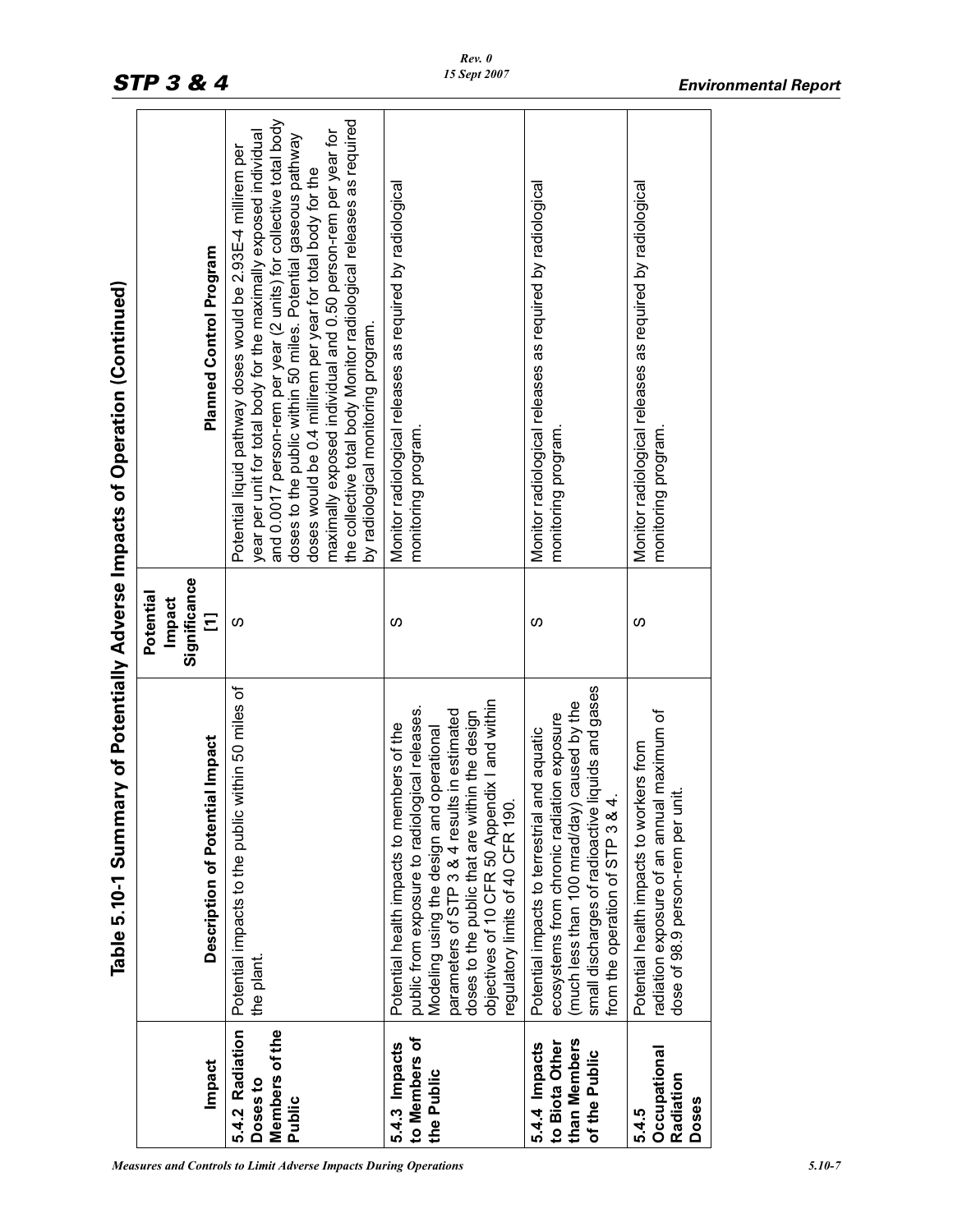|                                                      | Table 5.10-1 Summa                                                                                                                                                                                                                                                                                                                                                            |                        | ry of Potentially Adverse Impacts of Operation (Continued)                                                                                                                    |
|------------------------------------------------------|-------------------------------------------------------------------------------------------------------------------------------------------------------------------------------------------------------------------------------------------------------------------------------------------------------------------------------------------------------------------------------|------------------------|-------------------------------------------------------------------------------------------------------------------------------------------------------------------------------|
|                                                      |                                                                                                                                                                                                                                                                                                                                                                               | Potential              |                                                                                                                                                                               |
|                                                      |                                                                                                                                                                                                                                                                                                                                                                               | Significance<br>Impact |                                                                                                                                                                               |
| Impact                                               | Description of Potential Impact                                                                                                                                                                                                                                                                                                                                               | Ξ                      | <b>Planned Control Program</b>                                                                                                                                                |
| 5.5                                                  | Environmental Impact of Waste                                                                                                                                                                                                                                                                                                                                                 |                        |                                                                                                                                                                               |
| Waste System<br>Radioactive<br>5.5.1 Non-<br>Impacts | River from increase in discharges from the main<br>water and wastewater from STP 3 & 4 systems,<br>in its receipt of<br>receiving an increased volume of wastewater,<br>Potential impacts to water quality of Colorado<br>and treated wastewater from a new sanitary<br>cooling reservoir. The reservoir would be<br>increased amount of chemicals<br>waste treatment system. | ഗ                      | Obtain TPDES permit and comply with its discharge limits and<br>monitoring requirements.                                                                                      |
|                                                      | water due to increased volume of storm water<br>Potential impacts to water quality of surface<br>resulting from new impervious surfaces. [2]                                                                                                                                                                                                                                  | ഗ                      | Conduct storm water monitoring as required by storm water<br>Revise the storm water pollution prevention plan to<br>avoid/minimize releases of contaminated water.<br>permit. |
|                                                      | Potential impacts to air quality from emissions of<br>auxiliary systems operated on an intermittent<br>basis. [2]                                                                                                                                                                                                                                                             | ഗ                      | Comply with the state of Texas permit limits and regulations for<br>operating air emission sources.                                                                           |
|                                                      | generated at the STP site. Potential impacts to<br>waste generated as a result of the operation of<br>environment offsite due to disposal of solid<br>increase in the total volume of solid waste<br>Operation of new units would result in an<br>STP 3 & 4. [2]                                                                                                              | S                      | Implement existing no radioactive solid waste reuse and recycling<br>policies                                                                                                 |
| Waste Impacts<br>5.5.2 Mixed                         | of mixed waste<br>Potential impacts to environment offsite due to<br>that could be generated as a result of the<br>disposal of up to 5 cubic meters<br>operation of STP 3 & 4.                                                                                                                                                                                                | ഗ                      | Update existing STP waste minimization plan for operation of<br>STP 3 & 4.                                                                                                    |
|                                                      | during handling<br>ers due to<br>Potential health impacts to work<br>potential exposure to chemicals<br>and storage of mixed wastes.                                                                                                                                                                                                                                          | S                      | Implement materials handling and safety procedures.                                                                                                                           |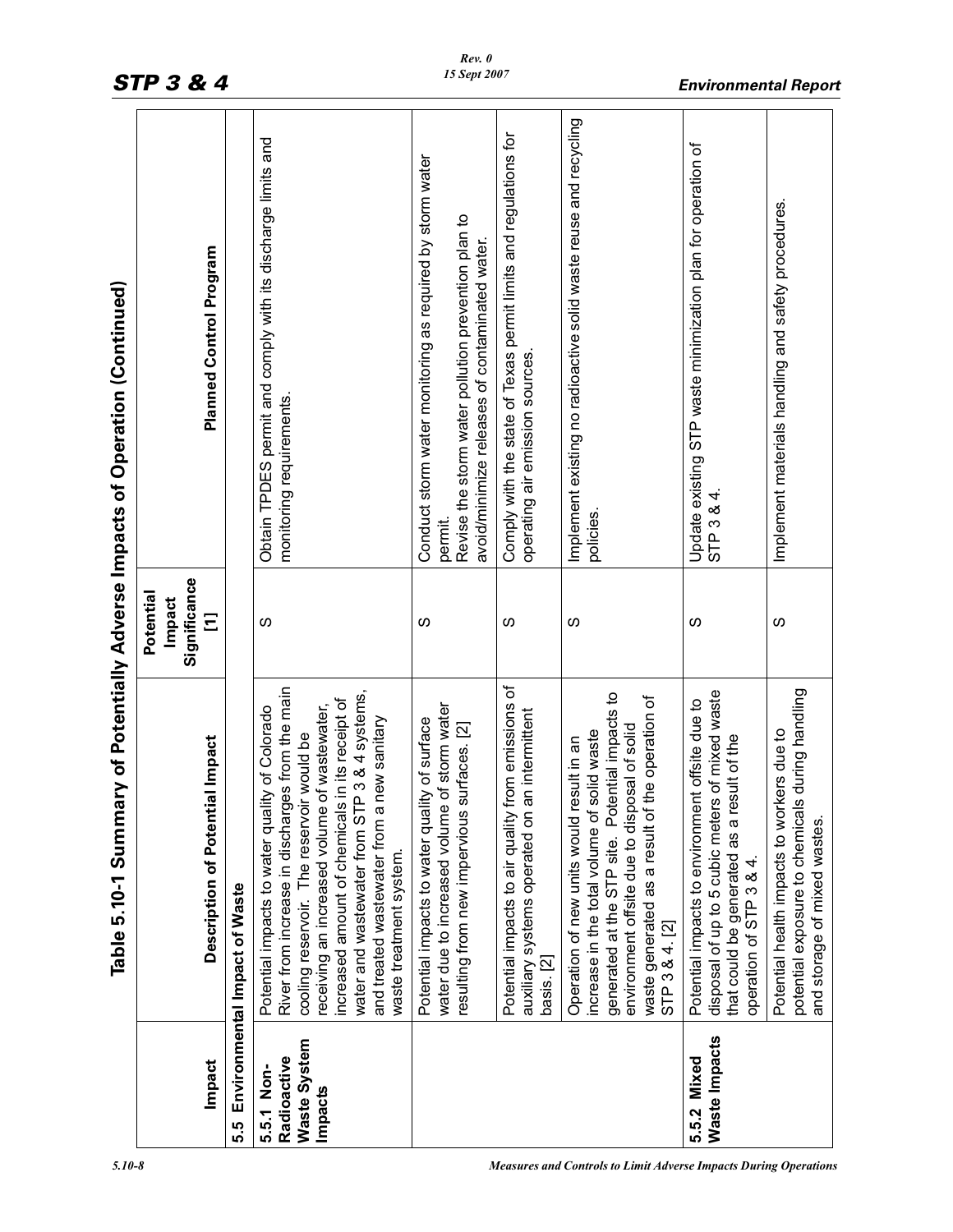|                                              | Table 5.10-1 Summ                                                                                                                                                                                                      |                                          | ary of Potentially Adverse Impacts of Operation (Continued)                                                                                                                                                                                                                                                                                                                                                                                                                                                                                                                                                                                                                                                    |
|----------------------------------------------|------------------------------------------------------------------------------------------------------------------------------------------------------------------------------------------------------------------------|------------------------------------------|----------------------------------------------------------------------------------------------------------------------------------------------------------------------------------------------------------------------------------------------------------------------------------------------------------------------------------------------------------------------------------------------------------------------------------------------------------------------------------------------------------------------------------------------------------------------------------------------------------------------------------------------------------------------------------------------------------------|
| Impact                                       | Description of Potential Impact                                                                                                                                                                                        | Significance<br>Potential<br>Impact<br>Ξ | <b>Planned Control Program</b>                                                                                                                                                                                                                                                                                                                                                                                                                                                                                                                                                                                                                                                                                 |
|                                              | emergency response personnel due to exposure<br>Potential health impacts to offsite workers and<br>to chemical and radiological hazards during<br>accidental releases and cleanup activities.                          | <sub>(</sub>                             | address handling and transport of mixed waste generated at STP<br>Revise Integrated Spill Contingency Plan as necessary to<br>$384$ .                                                                                                                                                                                                                                                                                                                                                                                                                                                                                                                                                                          |
|                                              | 5.6 Transmission System Impacts                                                                                                                                                                                        |                                          |                                                                                                                                                                                                                                                                                                                                                                                                                                                                                                                                                                                                                                                                                                                |
| Ecosystems<br>Terrestrial<br>5.6.1           | Potential impacts to vegetation and habitat within<br>the transmission line rights of way from routine<br>maintenance of woody vegetative growth by<br>manual and mechanical methods and<br>herbicides.                | w                                        | There will be no increase in transmission line maintenance due to<br>mitigation is not anticipated with the addition of STP 3 & 4 (Note:<br>the addition of STP 3 & 4. Mitigation is not required for current<br>maintenance is performed the transmission system owners).<br>maintenance activities associated with STP 1 & 2; therefore,                                                                                                                                                                                                                                                                                                                                                                     |
| 5.6.2 Aquatic<br>Ecosystems                  | Potential water quality impacts and subsequent<br>at or near water<br>impacts to populations of important aquatic<br>species from maintenance activities in<br>transmission corridors that lie<br>bodies and wetlands. | w                                        | There will be no increase in transmission line maintenance due to<br>public concern, but potentially toxic effects of these chemicals are<br>transmission service providers require chemical applicators to be<br>Pesticide Applicators Licenses (Note: maintenance is performed<br>personnel to hold Texas Department of Agriculture Commercial<br>mitigated by the use of EPA-registered formulations that are<br>trained in the safe use of herbicides and require supervisory<br>herbicides) in right-of-way vegetation management is also a<br>the addition of STP 3 & 4. The use of chemicals (chiefly<br>approved for use in utility rights-of-way. All four of the<br>the transmission system owners). |
| of Members of<br>5.6.3 Impacts<br>the Public | Potential health impacts to members of the<br>public from transmission lines                                                                                                                                           | ഗ                                        | Induced current from transmission lines would be less than 5<br>millamperes. No mitigation would be required                                                                                                                                                                                                                                                                                                                                                                                                                                                                                                                                                                                                   |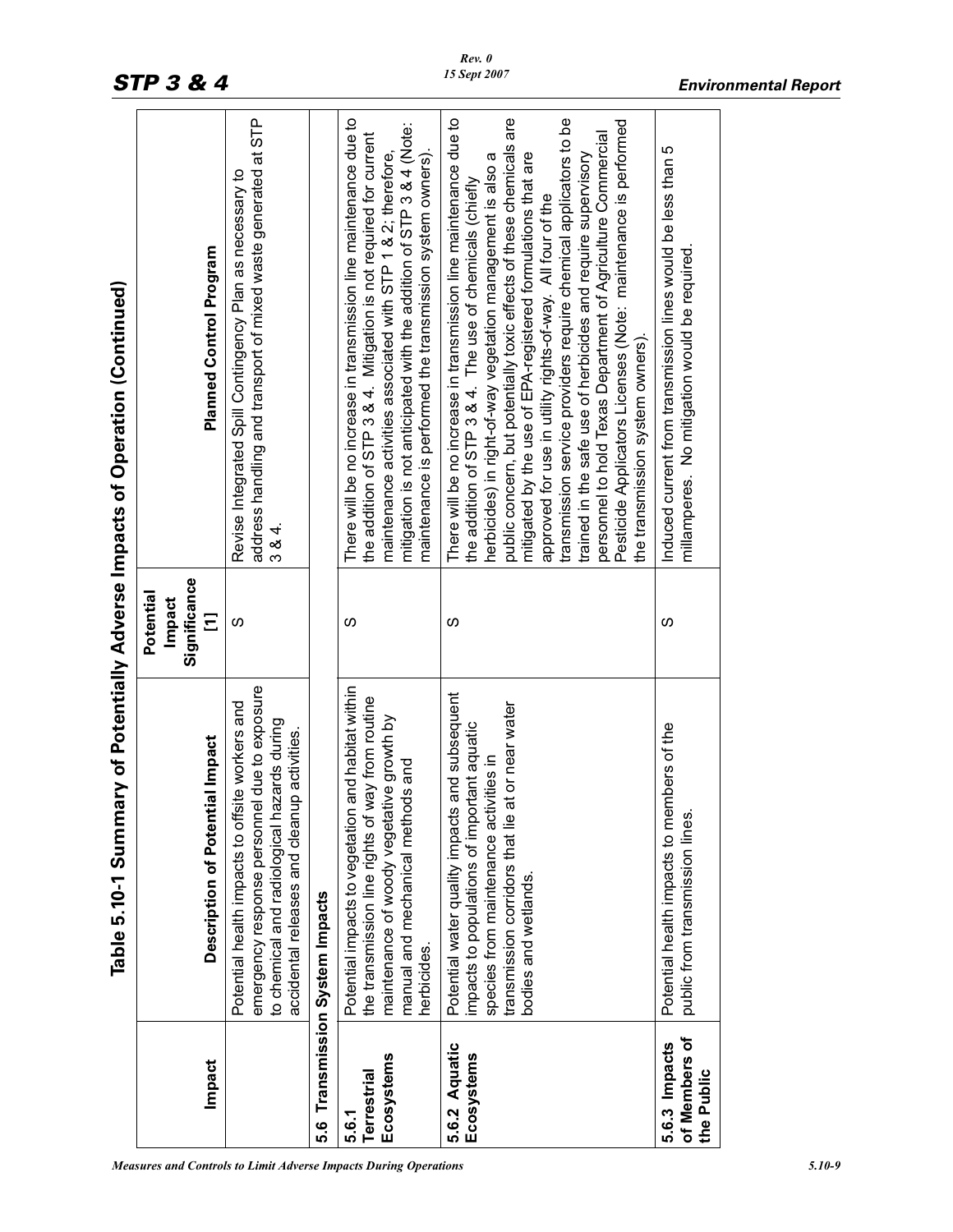|                              | Table 5.10-1 Summa                                                                                                                                                                                                                                                                                                                                                                                                                                                                                      |                                          | ry of Potentially Adverse Impacts of Operation (Continued)                                                                                                                                                                                                                                                               |
|------------------------------|---------------------------------------------------------------------------------------------------------------------------------------------------------------------------------------------------------------------------------------------------------------------------------------------------------------------------------------------------------------------------------------------------------------------------------------------------------------------------------------------------------|------------------------------------------|--------------------------------------------------------------------------------------------------------------------------------------------------------------------------------------------------------------------------------------------------------------------------------------------------------------------------|
| Impact                       | <b>I</b> Impact<br>Description of Potentia                                                                                                                                                                                                                                                                                                                                                                                                                                                              | Significance<br>Potential<br>Impact<br>Ξ | Planned Control Program                                                                                                                                                                                                                                                                                                  |
| 5.7                          | Uranium Fuel Cycle Impacts                                                                                                                                                                                                                                                                                                                                                                                                                                                                              |                                          |                                                                                                                                                                                                                                                                                                                          |
| 5.7.1 Land Use               | acres and 160 temporarily committed acres per<br>Potential impacts to land use from fuel cycle.<br>support would be 21 permanently committed<br>for fuel cycle<br>Total annual land requirements<br>iti.<br>S                                                                                                                                                                                                                                                                                           | ഗ                                        | requirements for fossil fuel fired plant, are small and mitigation<br>Impacts to land from the fuel cycle, in comparison with land<br>would not be required                                                                                                                                                              |
| 5.7.2 Water<br>Use           | cycle. Total annual water use for the fuel cycle<br>rces from fuel<br>would be 1.82 x 10 <sup>10</sup> gallons per unit. [2]<br>Potential impacts to water resou                                                                                                                                                                                                                                                                                                                                        | w                                        | Practical mitigation for this impact does not exist                                                                                                                                                                                                                                                                      |
| Fuel Impacts<br>5.7.3 Fossil | Potential impacts to fossil fuel resources from<br>fuel cycle                                                                                                                                                                                                                                                                                                                                                                                                                                           | ഗ                                        | output of one of the proposed units. Natural gas consumption for<br>Electric energy needs for fuel cycle would be less than 5% of the<br>yield less than 0.4% of the energy output of one of the proposed<br>fuel cycle support if used instead to generate electricity would<br>units. No mitigation would be required. |
| 5.7.4 Chemical<br>Effluents  | fuel cycle. Gaseous effluents would be less than<br>chemical effluents are not released in quantities<br>$0.052\%$ of all 2005 US SO <sub>2</sub> emissions and less<br>than 0.012% of all 2005 US NO <sub>x</sub> emissions.<br>I, state, and/or<br>Potential impacts to air and water quality from<br>sufficient to have significant impacts on the<br>local requirements and limitations. Milling<br>Liquid effluents from fuel enrichment and<br>fabrication are subject to federal<br>environment. | S                                        | All chemical discharges released into the environment are subject<br>to requirements and limitations set by an appropriate federal,<br>state, or local agency                                                                                                                                                            |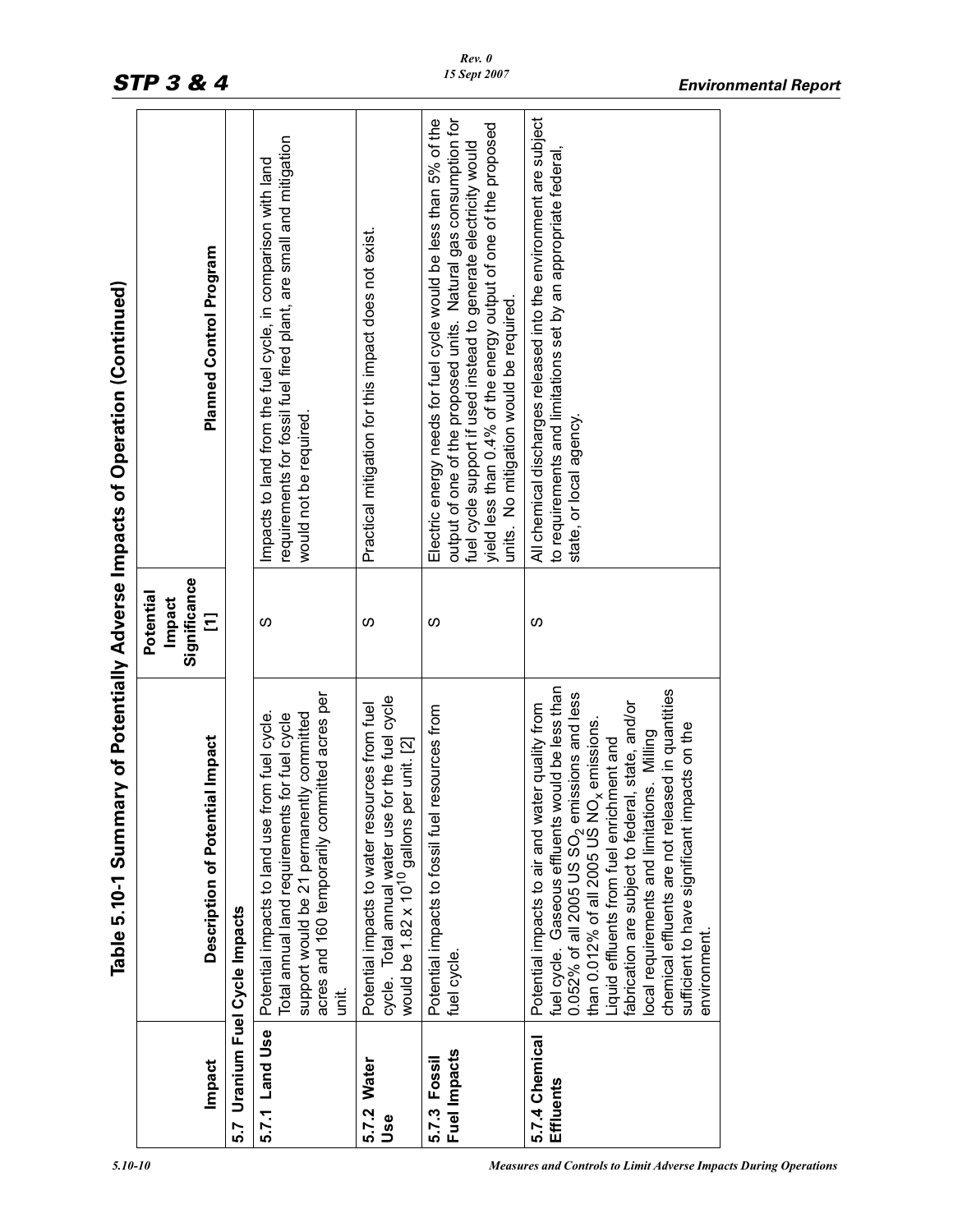|                                   | Table 5.10-1 Summary of Potentially Adverse Impacts of Operation (Continued)                                                                                                                                                                                                                                                                    |                                          |                                                                                                                                                                                                                                                                                                                                                               |
|-----------------------------------|-------------------------------------------------------------------------------------------------------------------------------------------------------------------------------------------------------------------------------------------------------------------------------------------------------------------------------------------------|------------------------------------------|---------------------------------------------------------------------------------------------------------------------------------------------------------------------------------------------------------------------------------------------------------------------------------------------------------------------------------------------------------------|
| Impact                            | Description of Potential Impact                                                                                                                                                                                                                                                                                                                 | Significance<br>Potential<br>Impact<br>Ξ | Planned Control Program                                                                                                                                                                                                                                                                                                                                       |
| Radioactive<br>Effluents<br>5.7.5 | unit an estimate that correlates with 1.9 fatalities<br>be approximately 2600 person-rem per year per<br>dose commitment to the U.S. population would<br>public from radioactive effluents from the fuel<br>cycle. The estimated whole-body population<br>Potential health impacts to members of the<br>per year to the U.S. population         | S                                        | No mitigation would be required.                                                                                                                                                                                                                                                                                                                              |
| Radioactive<br>Waste<br>5.7.6     | Potential environmental impacts from disposal of<br>waste disposal. No releases to the environment<br>fuel cycle. No significant radioactive releases to<br>radioactive wastes generated as a result of the<br>the environment are expected from low-level<br>are expected from the repository disposal of<br>transuranic and high-level waste. | ഗ                                        | a land use designated for such activities. Disposal area would be<br>Disposal area(s) would be a permitted waste disposal facility with<br>operated under appropriate regulations and guidelines until such<br>constructed. At that time, the storage area could be restored for<br>time an NRC-licensed high-level waste disposal facility is<br>other uses. |
| Occupational<br>Dose<br>5.7.7     | 960 person-rem<br>The estimated<br>cycle workers<br>occupational dose (to all fuel cycle workers<br>Potential health impacts to fuel<br>caused by radiation exposure.<br>cumulatively) is approximately<br>per year per unit.                                                                                                                   | S                                        | The dose to any individual would be maintained within the dose<br>limit of 10 CFR 20.                                                                                                                                                                                                                                                                         |
|                                   |                                                                                                                                                                                                                                                                                                                                                 |                                          |                                                                                                                                                                                                                                                                                                                                                               |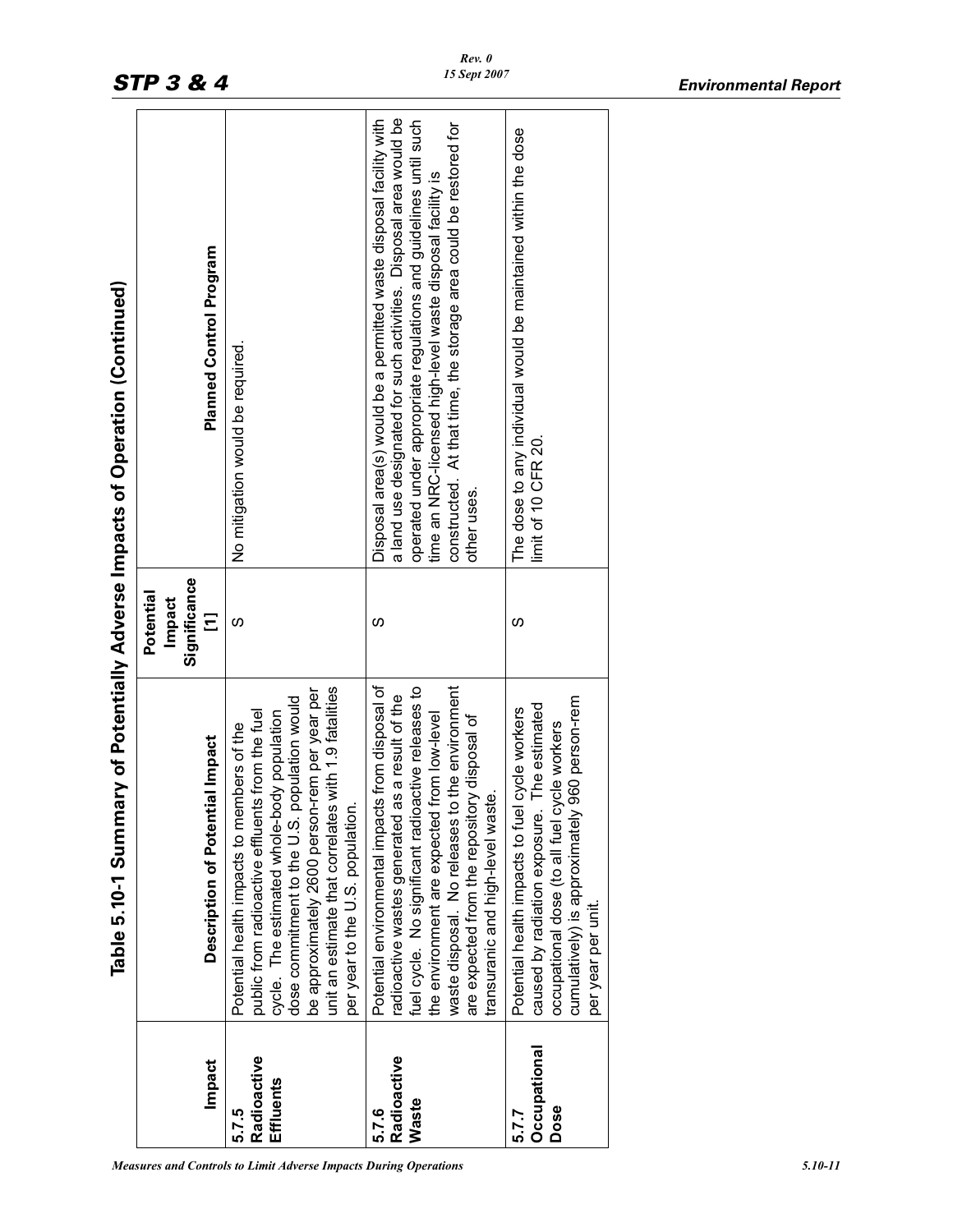|                                         | Table 5.10-1 Summa                                                                                                                                                                                                                                                                                                                                                                          |                                          | ry of Potentially Adverse Impacts of Operation (Continued)                                                                                                                                                                                                                                                     |
|-----------------------------------------|---------------------------------------------------------------------------------------------------------------------------------------------------------------------------------------------------------------------------------------------------------------------------------------------------------------------------------------------------------------------------------------------|------------------------------------------|----------------------------------------------------------------------------------------------------------------------------------------------------------------------------------------------------------------------------------------------------------------------------------------------------------------|
| Impact                                  | <b>Description of Potential Impact</b>                                                                                                                                                                                                                                                                                                                                                      | Significance<br>Potential<br>Impact<br>Ξ | <b>Planned Control Program</b>                                                                                                                                                                                                                                                                                 |
| Transportation<br>5.7.8                 | unloading, and transport of radioactive materials<br>the fuel cycle is 4<br>workers and members of the public caused by<br>The estimated<br>radiation exposure resulting from the loading,<br>Potential health impacts to transportation<br>dose to workers and the public from<br>person-rem per year per unit. [2]<br>transportation associated with t<br>associated with the fuel cycle. | S                                        | Limit amounts of waste handled and disposed of through source<br>feasible. Construct onsite storage facilities, as required, for<br>reduction, recycling, treatment, to the extent practical and<br>wastes and implement a waste management program in<br>compliance with applicable regulatory requirements   |
| Socioeconomic Impacts<br>8.g            |                                                                                                                                                                                                                                                                                                                                                                                             |                                          |                                                                                                                                                                                                                                                                                                                |
| 5.8.1 Physical<br>Impacts               | increased traffic from commuting of operations<br>workers and deliveries for STP 3 & 4.<br>Degradation of roads in the vicinity due to                                                                                                                                                                                                                                                      | S                                        | Increased tax revenue from STP 3 & 4 will allow for the local<br>government to improve roads as needed.                                                                                                                                                                                                        |
|                                         | from limited,<br>short-term operation of auxiliary systems.<br>Potential impacts to air quality                                                                                                                                                                                                                                                                                             | S                                        | Obtain air permits and operate systems within permit limits and<br>monitor emissions as required                                                                                                                                                                                                               |
|                                         | buildings, cooling towers, and associated<br>Visual impacts to landscape from reactor<br>plumes.                                                                                                                                                                                                                                                                                            | S                                        | No mitigation would be required.                                                                                                                                                                                                                                                                               |
| and Economic<br>5.8.2 Social<br>Impacts | Potential adverse economic impact to Matagorda<br>due to influx of<br>al increase in<br>County residents due to potenti<br>rental rates and housing prices<br>operations workers. [2]                                                                                                                                                                                                       | $\frac{1}{2}$                            | they are aware of number of workers coming (and the number of<br>construction workers departing) and the timing of arrivals (and<br>and non-government organizations in a timely manner so that<br>Maintain communication with local and regional governmental<br>departures) to allow for community planning. |
|                                         | organization to fall short of water demand after<br>workers would further stress water supplies<br>operations<br>which are predicted by the water planning<br>Increased demand for water by<br>2010. [2]                                                                                                                                                                                    | N-S                                      | they are aware of number of workers coming (and the number of<br>construction workers departing) and the timing of arrivals (and<br>and non-government organizations in a timely manner so that<br>Maintain communication with local and regional governmental<br>departures) to allow for community planning. |

*<sup>5.10-12</sup> Measures and Controls to Limit Adverse Impacts During Operations*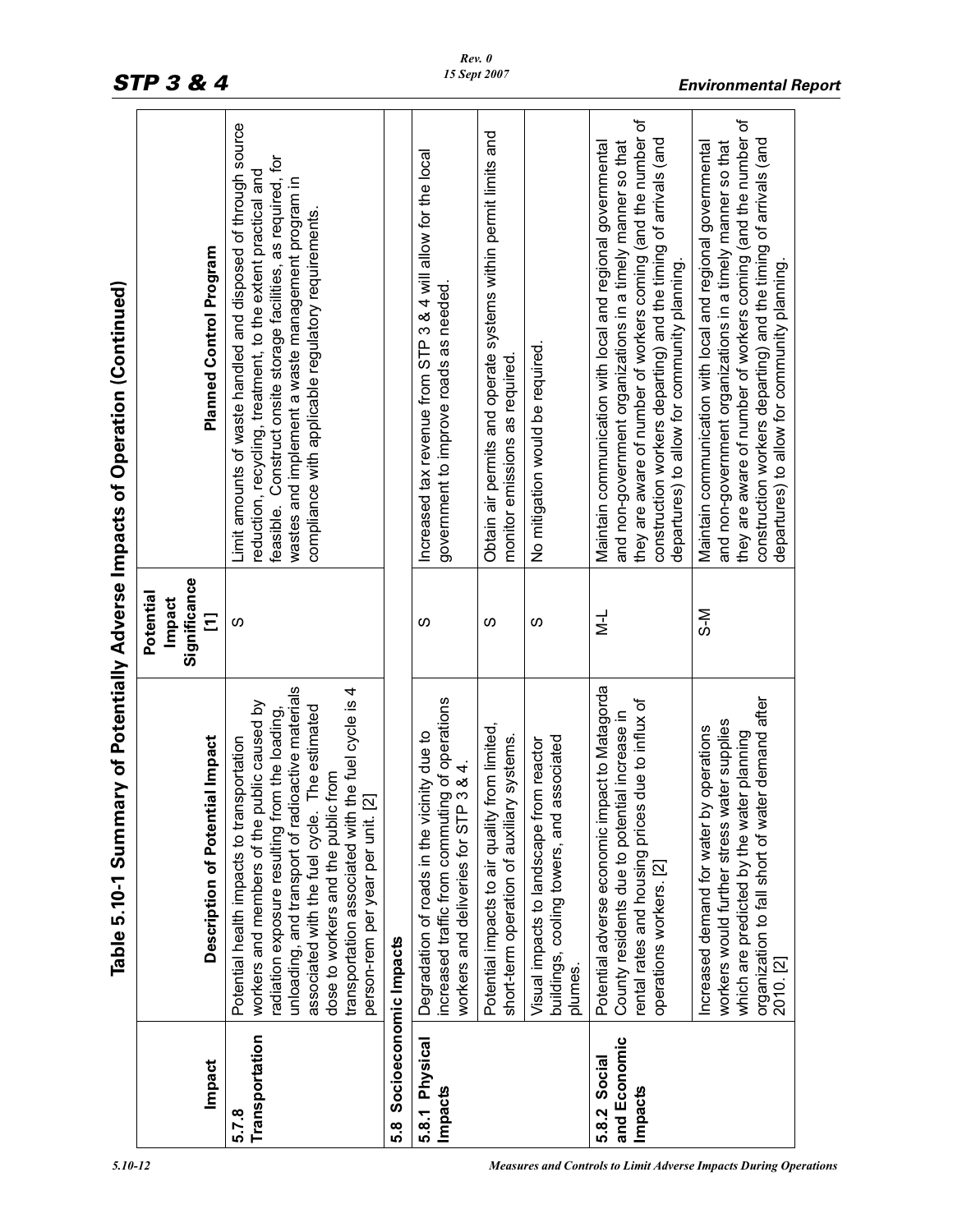|                                         | Table 5.10-1 Summ                                                                                                                                                                                                                                     |                                          | ary of Potentially Adverse Impacts of Operation (Continued)                                                                                                                                                                                                                                                                                                                                                                                                                                                        |
|-----------------------------------------|-------------------------------------------------------------------------------------------------------------------------------------------------------------------------------------------------------------------------------------------------------|------------------------------------------|--------------------------------------------------------------------------------------------------------------------------------------------------------------------------------------------------------------------------------------------------------------------------------------------------------------------------------------------------------------------------------------------------------------------------------------------------------------------------------------------------------------------|
| Impact                                  | Description of Potential Impact                                                                                                                                                                                                                       | Significance<br>Potential<br>Impact<br>Ξ | Planned Control Program                                                                                                                                                                                                                                                                                                                                                                                                                                                                                            |
|                                         | e would contribute<br>wastewater treatment capabilities in the area. [2]<br>as a result of in-<br>to an overall population-related increase in<br>wastewater volume which could exceed<br>ncreased wastewater volume<br>migrating operations workforc | N−S                                      | they are aware of number of workers coming (and the number of<br>construction workers departing) and the timing of arrivals (and<br>and non-government organizations in a timely manner so that<br>Maintain communication with local and regional governmental<br>departures) to allow for community planning.                                                                                                                                                                                                     |
|                                         | and firefighters.<br>Potential impact to police and fire department<br>services in Matagorda and Brazoria Counties<br>ratio of<br>due to small increases in the r<br>residents/residences to police<br>2                                              | ഗ                                        | they are aware of number of workers coming (and the number of<br>construction workers departing) and the timing of arrivals (and<br>Maintain communication with local and regional governmental<br>and non-government organizations in a timely manner so that<br>departures) to allow for community planning.                                                                                                                                                                                                     |
| and Economic<br>5.8.2 Social<br>Impacts | ligrating operations<br>Matagorda and Brazoria Counties due to<br>Potential impact to medical services in<br>medical service needs of in-m<br>workforce.                                                                                              | ഗ                                        | population, and, in the case of Matagorda County, property taxes<br>they are aware of number of workers coming (and the number of<br>construction workers departing) and the timing of arrivals (and<br>and non-government organizations in a timely manner so that<br>Maintain communication with local and regional governmental<br>Increased property tax revenues as a result of the increased<br>on the new reactors, would fund additional medical services.<br>departures) to allow for community planning. |

٦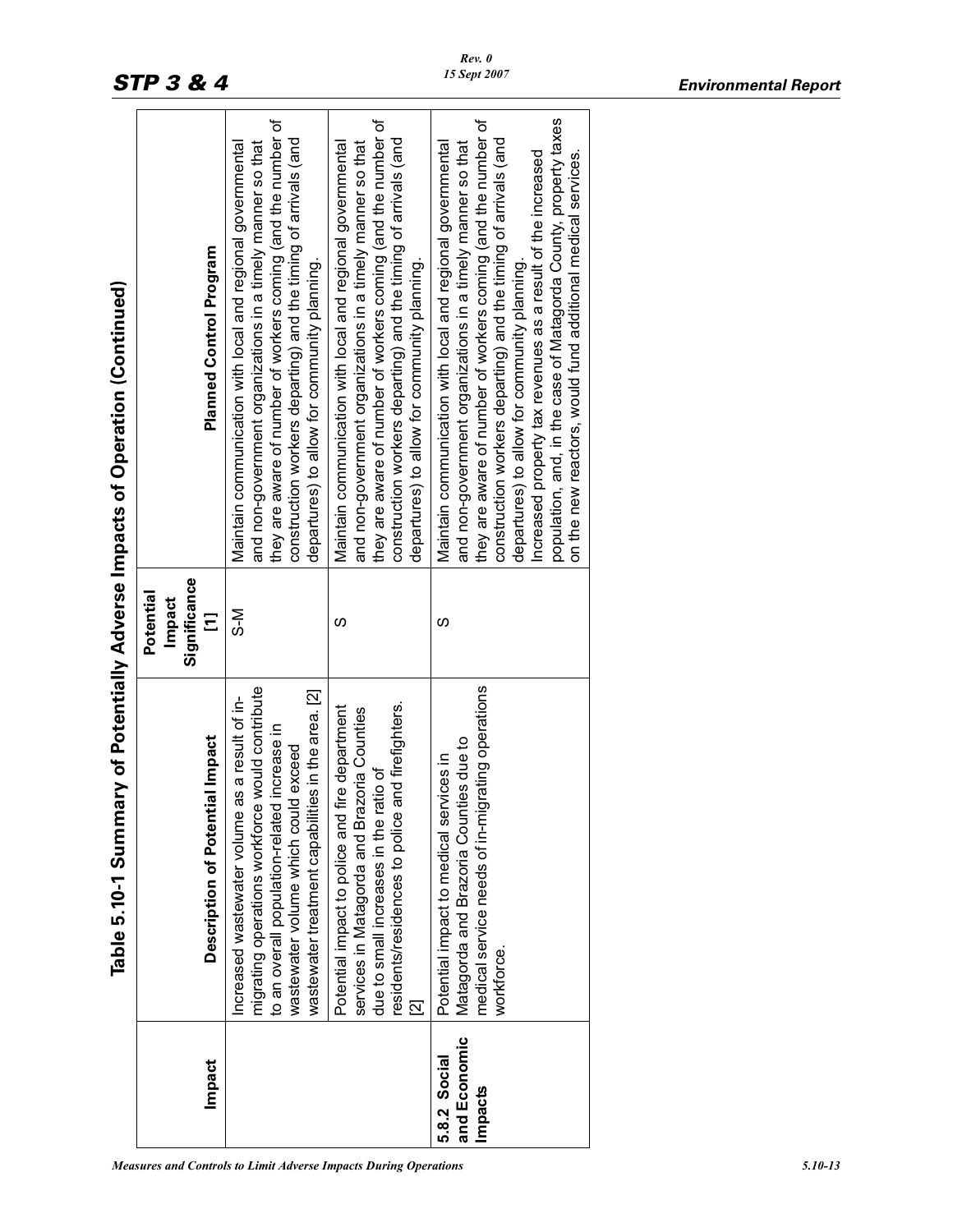|                                           | Table 5.10-1 Summary of Potentially Adverse Impacts of Operation (Continued)                                                                                                                                          |                                              |                                                                                                                                                                                                                                                                                                                                                                                                                                                                                                                                              |
|-------------------------------------------|-----------------------------------------------------------------------------------------------------------------------------------------------------------------------------------------------------------------------|----------------------------------------------|----------------------------------------------------------------------------------------------------------------------------------------------------------------------------------------------------------------------------------------------------------------------------------------------------------------------------------------------------------------------------------------------------------------------------------------------------------------------------------------------------------------------------------------------|
| Impact                                    | Description of Potential Impact                                                                                                                                                                                       | Significance<br>Potential<br>Impact<br>$\Xi$ | Planned Control Program                                                                                                                                                                                                                                                                                                                                                                                                                                                                                                                      |
|                                           | Impact to Matagorda County schools due to in-<br>student population by an estimated 14 percent.<br>migrating operations workforce increasing the<br>$\overline{\mathbf{N}}$                                           | –<br>≥                                       | population, and, in the case of Matagorda County, property taxes<br>on the new reactors, would fund additional teachers and facilities<br>they are aware of number of workers coming (and the number of<br>construction workers departing) and the timing of arrivals (and<br>Maintain communication with local and regional governmental<br>and non-government organizations in a timely manner so that<br>Increased property tax revenues as a result of the increased<br>departures) to allow for community planning.<br>for Palacios ISD |
|                                           | Traffic congestion due to operations and outage<br>workforces commuting. Hourly vehicle capacity<br>would be exceeded during shift changes with<br>only the operations workforce commuting to<br>STP <sub>.</sub> [2] | $\frac{1}{2}$                                | Stagger outage schedules so only one unit will be down at a time.<br>Stagger arrival and departure times.                                                                                                                                                                                                                                                                                                                                                                                                                                    |
| Justice Impacts<br>Environmental<br>5.8.3 | due to increased demand for housing, potentially<br>Low-income rental housing rates could increase<br>in Matagorda<br>County during the construction phase. [2]<br>displacing low-income renters                      | S                                            | that the probability of this being an issue is low. Because of this,<br>Analysis of housing availability in Matagorda County determined<br>control efforts would not be necessary.                                                                                                                                                                                                                                                                                                                                                           |
| Decommissioning<br>ნ.მ<br>ს               |                                                                                                                                                                                                                       |                                              |                                                                                                                                                                                                                                                                                                                                                                                                                                                                                                                                              |
| 5.9 Decom-<br>missioning                  | Potential impact to worker health due to<br>occupational exposures.                                                                                                                                                   | ഗ                                            | Continue applicable mitigation measures employed during the<br>operations period for decommissioning activities.                                                                                                                                                                                                                                                                                                                                                                                                                             |
|                                           |                                                                                                                                                                                                                       |                                              |                                                                                                                                                                                                                                                                                                                                                                                                                                                                                                                                              |